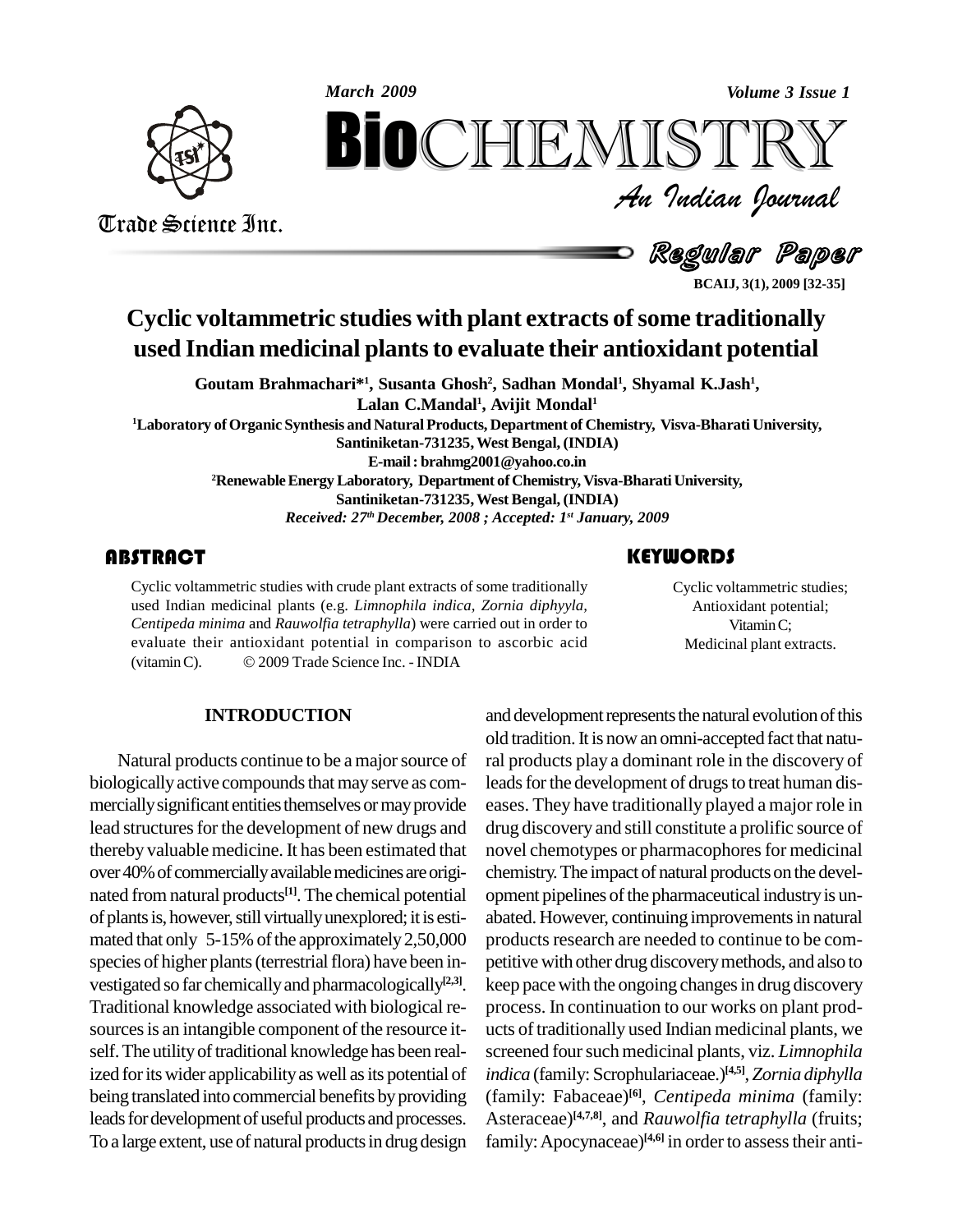

Potential (V)<br>Figure 1: Representative cyclic voltammograms (at pH 11.2) for Vit. C and different plant extracts. A: Current –Voltage<br>curve for Vit. C; B: Current –Voltage curve for *Lindica* EtOAc extract; C: Current –Vol curve for Vit. C; B: Current-Voltage curve for *Lindica* EtOAc extract; C: Current-Voltage curve for *Lindica* CHCl<sub>3</sub><br>extract; D: Current-Voltage curve for *R.tetraphylla* fruits EtOH extract; E: Current-Voltage curve for **EtOAc extract.**

oxidant potential in comparison to ascorbic acid (vita minC) usingcyclic voltammetric technique **[9-13]**.

Cyclic voltammetric  $(CV)$  studies with the plant extracts were carried out to estimate the oxidisabilities (orthe reduction potentials) of different plant extracts with varying concentrations; such studies are quite helpful to provide a criterion for the reversibility of redox reac- $\frac{1}{2}$  tions<sup>[14-18]</sup>. It is anticipated that a good reversibility in the CV curve could afford an idea about the potency in antioxidative efficacy of the experimental plant extracts.

### **EXPERIMENTALS**

### **Preparation of plant extracts**

apparatus using organic solvents of varying polarity. The *polarity.* The<br>duced pres-<br>IISTRY<br><sup>*Indian Iournal*</sup> The following plant extracts were prepared from air-dried and powdered plant materials in a Soxhlet extracts were then concentrated under reduced pres sure using rotary evaporator.

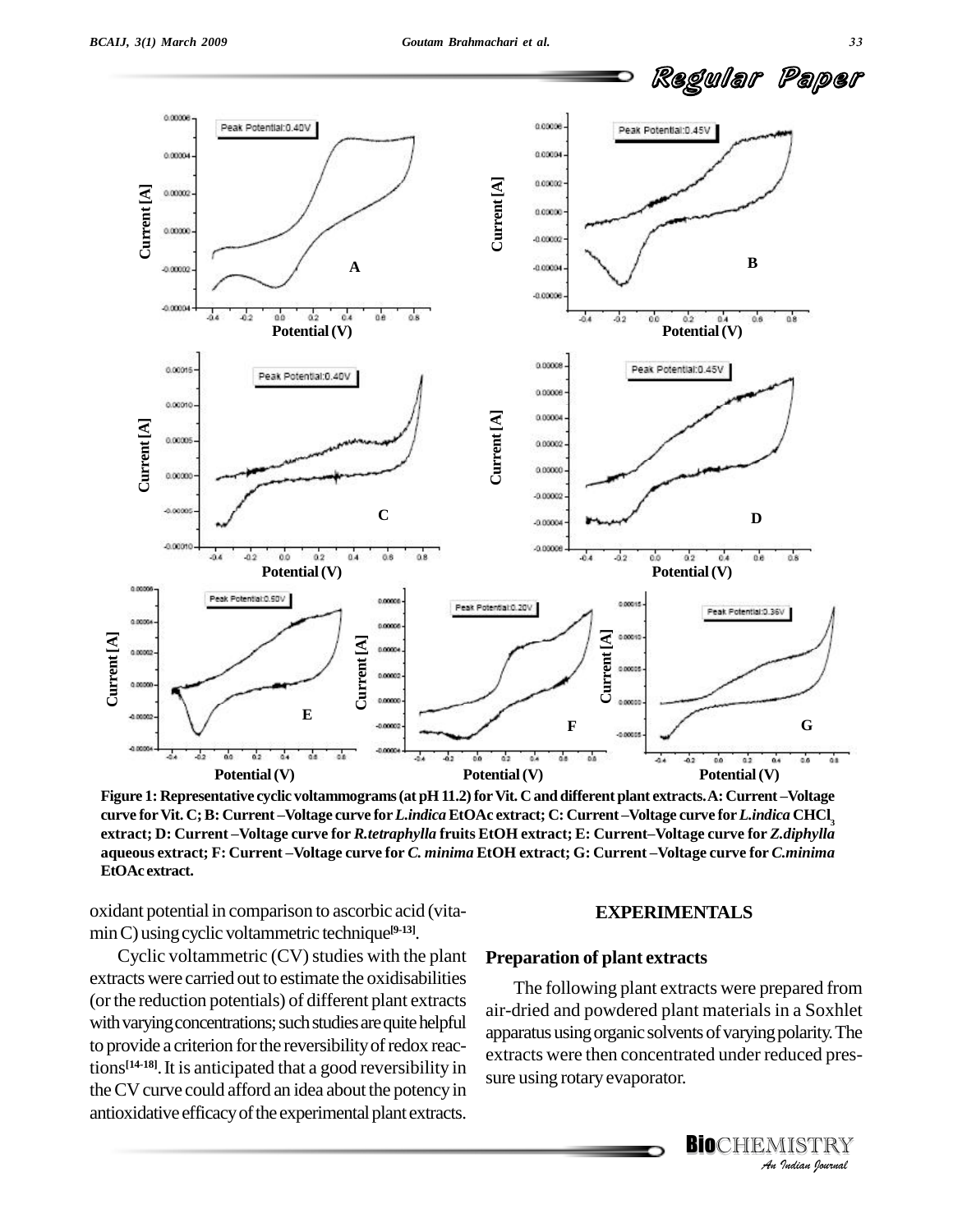| TABLE 1 : Estimation of vitamin C equivalent present in different plant extract |                                            |                     |                              |                       |                                           |                                     |
|---------------------------------------------------------------------------------|--------------------------------------------|---------------------|------------------------------|-----------------------|-------------------------------------------|-------------------------------------|
| SI.<br>no.                                                                      | Compound /<br>extract of plants            | Amount<br>taken (g) | Peak<br>potential<br>$(E_p)$ | Peak Area<br>(V.A)    | <b>Estimated</b><br>concentration<br>(mM) | mM of Vit. C<br>equiv./g of extract |
|                                                                                 | Ascorbic acid (Vit.C)                      | 0.142               | 0.40V                        | $6.11 \times 10^{-3}$ | 0.806                                     |                                     |
|                                                                                 | 2 <i>Lindica</i> EtOAc extract             | 0.098               | 0.45V                        | $6.17 \times 10^{-3}$ | 0.813                                     | 8.30                                |
|                                                                                 | 3 Lindica CHCl <sub>3</sub> extract        | 0.058               | 0.40V                        | $4.58 \times 10^{-3}$ | 0.697                                     | 12.01                               |
|                                                                                 | 4 <i>R.tetraphylla</i> fruits EtOH extract | 0.063               | 0.45V                        | $7.66 \times 10^{-3}$ | 1.385                                     | 21.90                               |
|                                                                                 | 5 Z.diphylla aqueous extract               | 0.103               | 0.50V                        | $5.26 \times 10^{-3}$ | 0.604                                     | 5.83                                |
| 6                                                                               | C.minima EtOH extract                      | 0.054               | 0.20V                        | $7.18 \times 10^{-3}$ | 0.945                                     | 17.20                               |
|                                                                                 | C.minima EtOAc extract                     | 0.047               | 0.36V                        | $1.05 \times 10^{-2}$ | 1.008                                     | 21.25                               |

### **Limnophila indica (family:scrophulariaceae.) [4,5]**

Ethyl acetate extract of *L.indica* (**B**) was shaken with petroleum ether and the residue was collected. The residue was dissolved in 5% NaOH solution and then neutralised by dilute HCl. The whole solution was concentrated to obtain the solid mass.Another extract of *L.indica* (**C**) were prepared using chloroform as solvent.

### **Rauwolfia tetraphylla (family: apocynaceae) [4,6]**

The extract of*R.tetraphylla***(D)**fruitswas prepared using cold ethanol as solvent. The concentrated mass wastreatedwith dilute acetic acid and then neutralised by adding dilute NH<sub>4</sub>OH solution. The residue was collected and dried to pastymass.

### **Zornia diphylla (family: Fabaceae) [6]**

The aqueous extract of *Z.diphylla* **(E)** was con centrated under reduced pressure to obtain the solid mass.

### **Centipeda minima (family:Asteraceae) [4,7,8]**

The ethanol extract **(F)** and ethyl acetate extract (G) of *C.minima* were prepared using similar technique.

#### **Cyclic voltammetric study**

were recorded after dissolving the extract in an aque-<br>
ous solution having pH 11.2 in the potential range of  $-$  son<br>
0.4 to +0.8 V vs. SCE at a scan rate of 50 mV/s. the estin<br>
amount of Vit. C equivalent in each plant Cyclic voltammograms of the extracts were re corded with a potentiostat/Galvanostat (model-Versa  $Stat^{TM}$  II, PAR) coupled to a computer software using a three electrode setup, where a glassy carbon serves as the working electrode  $(1.00 \text{ cm}^2)$ , Pt-wire as counter electrode and a saturated calomel electrode (SCE, 0.242V) asthe reference electrode. The B-G pattern  $0.242V$ ) as the reference electrode. The B-G pattern Vit. C, were recorded after dissolving the extract in an aque-<br>ous solution having pH 11.2 in the potential range of  $-$  son me 0.4 to  $+0.8$  V vs. SCE at a scan rate of 50 mV/s. the amount of Vit.C equivalent in each plant extract was

**BIO**CHEMISTRY

estimated using the following formula:

Concentration of vitamin C equivalent  $=$  Concentration of vitamin C×Peak area for extract /Peak area for vitaminC

## **RESULTSAND DISCUSSION**

Cyclic Voltammetric method was used to estimate the total antioxidant capacity of some traditionally used medicinal plant extracts as well as ascorbic acid (vit. C). Current vs. Voltage curves for different plant extracts**(B-G)** were shown in figure 1. None of the extractswere found to showreversibilitybut broad peaks were observed at 0.45V, 0.40V, 0.45V, 0.50V, 0.20V and 0.36V respectively for **B**, **C**, **D**, **E**, **F** & **G**; this feature may be attributed to the presence of mixture of several oxidisable substances (presence of several polyphenolic compounds within the plants have been several oxidisable substances (presence of several<br>polyphenolic compounds within the plants have been<br>reported earlier<sup>[19-21]</sup>) into the extracts. The curve 'A' in figure 1 shows the current vs. voltage pattern of 0.806 mM solution of vitamin-C at pH 11.2.The observed peak maxima ( $E_p$ ) is 0.40V vs. saturated calomel elecmM solution of vitamin-C at pH 11.2. The observ<br>peak maxima ( $E_p$ ) is 0.40V vs. saturated calomel ele<br>trode as reference and the area (6.11  $\times$  10<sup>-3</sup>) under t trode as reference and the area  $(6.11 \times 10^{-3})$  under the peak has been calculated by integration method (TABLE 1), and this value was used asthe reference to estimate the concentration of oxidisable natural chemical entities (as ascorbic acid equivalent) present in different plant extracts. The peak area for each of the extracts were measured using the same procedure and the data have been presented in TABLE 1. From the peak area and the peak current(TABLE 1) of the extracts as well as Vit. C, the concentration of oxidisable equivalence present in each extracts was determined by compari son method. This technique, thus, provides a way to estimate the amount of antioxidant compounds present in different plant extracts as shown in TABLE 1.

Regular Paper